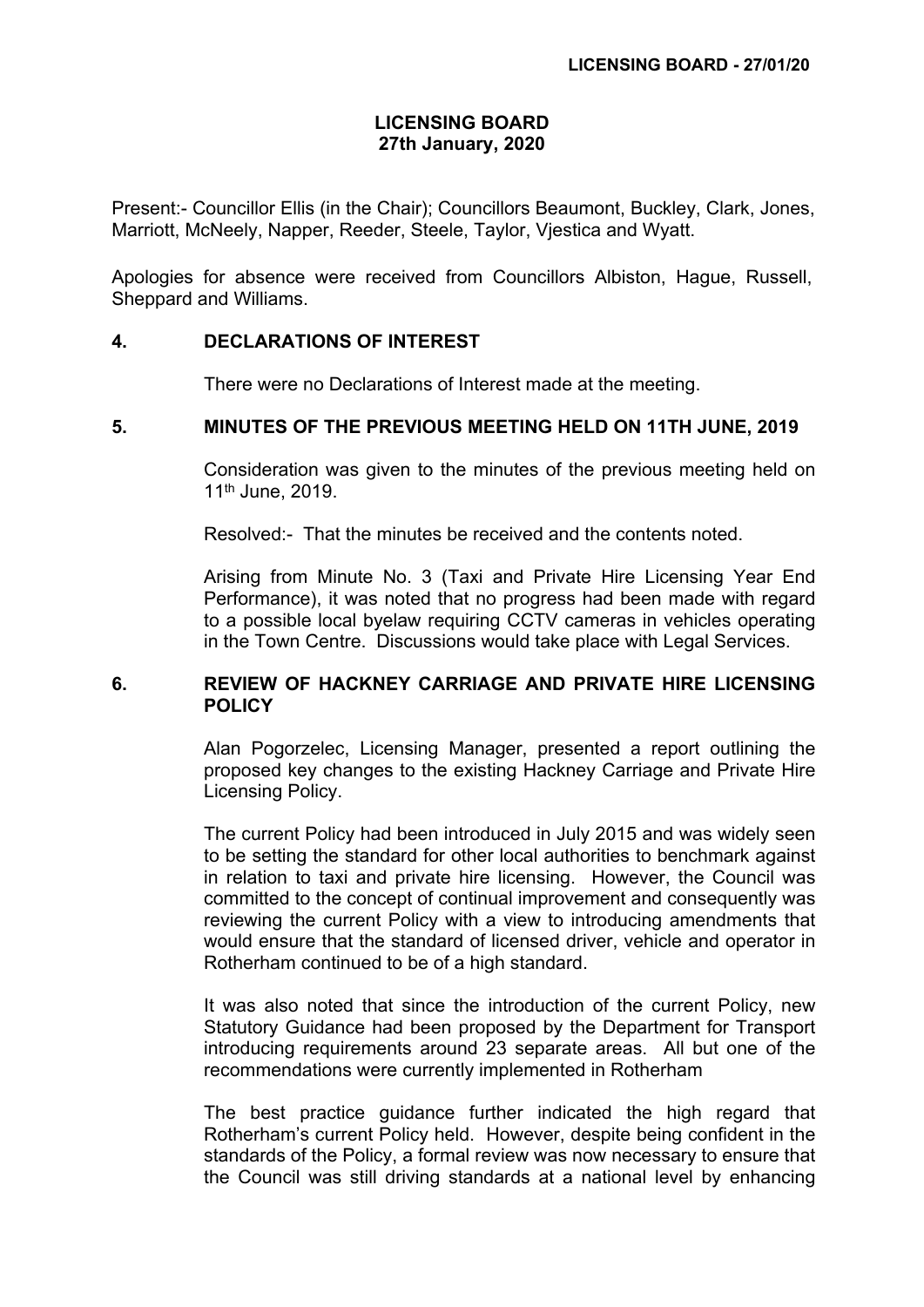current processes and standards which would ensure the calibre of licence holder in Rotherham remained at the very highest level.

To support the process of the Policy review, the Council had developed a number of proposals that could be considered for inclusion in a revised Policy.

The proposals were as follows:-

The Public Sector Equality Duty

 Proposal – addition of clauses to the 'Fitness and Propriety' requirements for both drivers and operators, to be clear that any action by a driver or operator that would be in conflict with the Council's Equality duty would be considered to be a breach of the fitness and proper person test

Driver Medical Assessments

 Proposal – applicants shall provide a completed medical examination form supplied by the Council and completed by their own General Practitioner (GP) practice on first application. A new medical would then be required at the next renewal after a driver reaches the age of 45. Thereafter, a medical will be required every 6 years until the driver reaches the age of 65 when a medical will be required annually. In exceptional circumstances, and with prior agreement from the Licensing Manager, a medical assessment can be carried out by another registered GP practice as long as the applicant's medical history had been reviewed and assessed

Basic DBS Checks for Ancillary Operator Staff

 Proposal – private hire operators' ancillary staff would be asked to complete a basic DBS check. This was the only recommendation contained within the Department for Transport's Statutory Guidance that was not currently in place within Rotherham

Refresher Training

 Proposal – introduce a requirement for drivers' knowledge and driving ability to be reassessed at the point of licence renewal. It was also believed that existing drivers would find it beneficial to undertake refresher training in relation to safeguarding vulnerable passengers

Driver Identification

 Proposal – to give drivers a greater set of options of how they wore their badges e.g. armband with transparent pouch to be worn on their left arm. A proposal with regard to an internal notice identifying the driver was set out in Vehicle Signage below

Vehicle Signage

Proposals:-

A licence plate permanently affixed to the front of the vehicle A sign/notice permanently affixed to each rear passenger door of the vehicle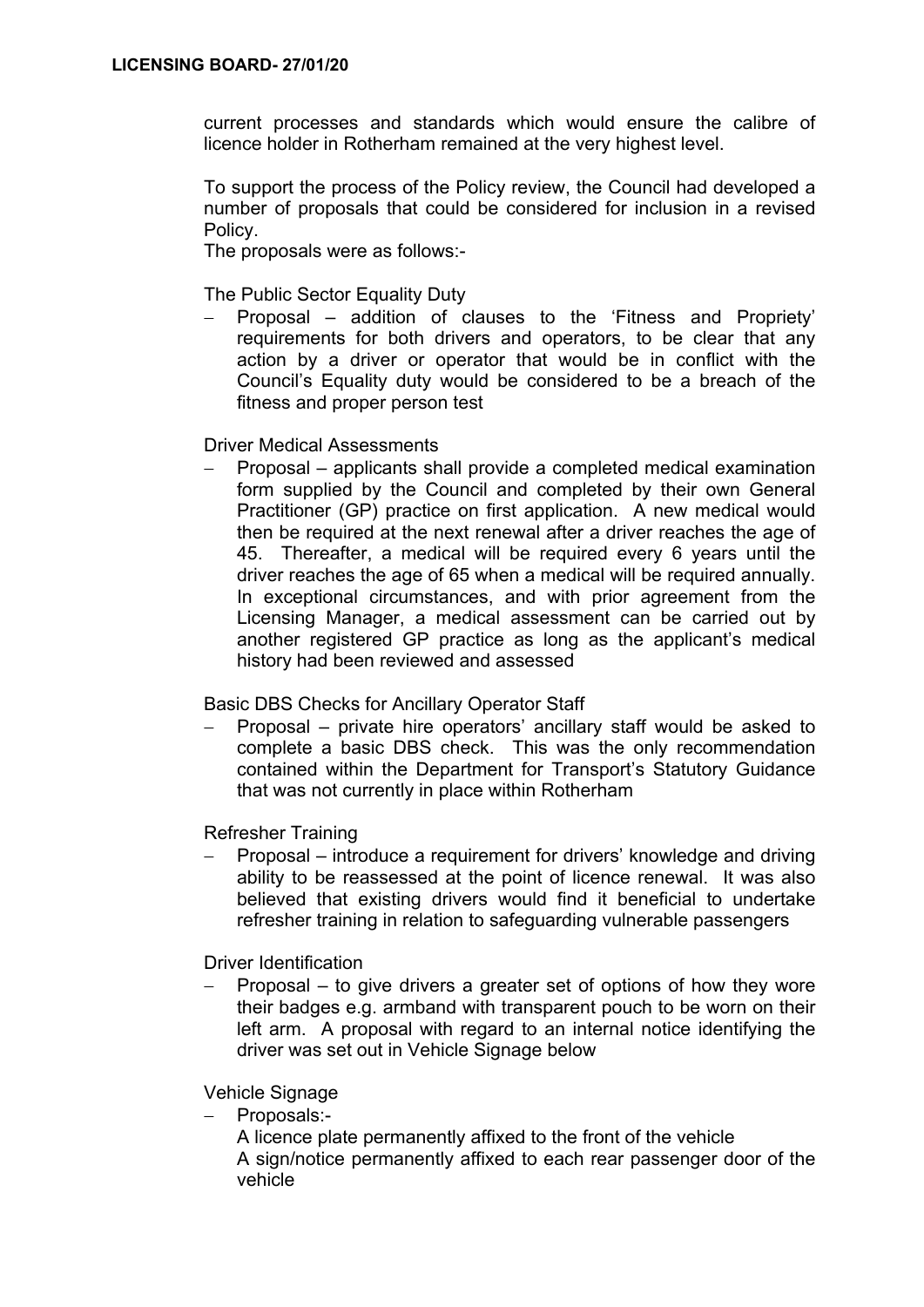A notice, clearly visible from the passenger seats/compartment, identifying the current driver of the vehicle

The vehicle licence number must be permanently printed in white block letters (to a specification prescribed by the Council) on the vehicle's boot

The private hire vehicle licence number must be permanently printed in white block letters (to a specification prescribed by the Council) on the bonnet of the vehicle

The 'audio activation' button for CCTV recording to be clearly signed as such for passengers

Vehicle Camera Storage Capacity

 Proposal – to extend the requirement to 21 x 24 hour periods (504 operational hours) to ensure officers have sufficient time to obtain camera footage should a complaint be made

Incentivising Ultra Low Emissions Vehicles (ULEVs)

 Proposal – whilst no proposals to change the position in the new draft Policy, it was proposed that detailed plans be drafted through the consultation process

Consultation on the proposals had commenced and would end on 27<sup>th</sup> February, 2020 with a report submitted to Cabinet in March.

Discussion ensued on the above proposals with the issues raised:-

Public Sector Equality Duty

- What would happen in a situation where the potential passenger had mental health issues or a medical condition that requests a particular type of driver e.g. a female? Would the operator be expected to question the potential passenger and write that into the report so not to be in contravention of the PSE Duty
- How would it be policed/enforced
- Training for Members should any appeals be submitted to the Licensing Board Sub-Committee

Driver Medical Assessments

- Drivers were given 3 months' notice of their requirement for a medical
- Feedback received from the Trade representatives was the difficulty in getting private appointments
- DVLA requirements for taxi drivers were the same as those expected for HGV and PSV drivers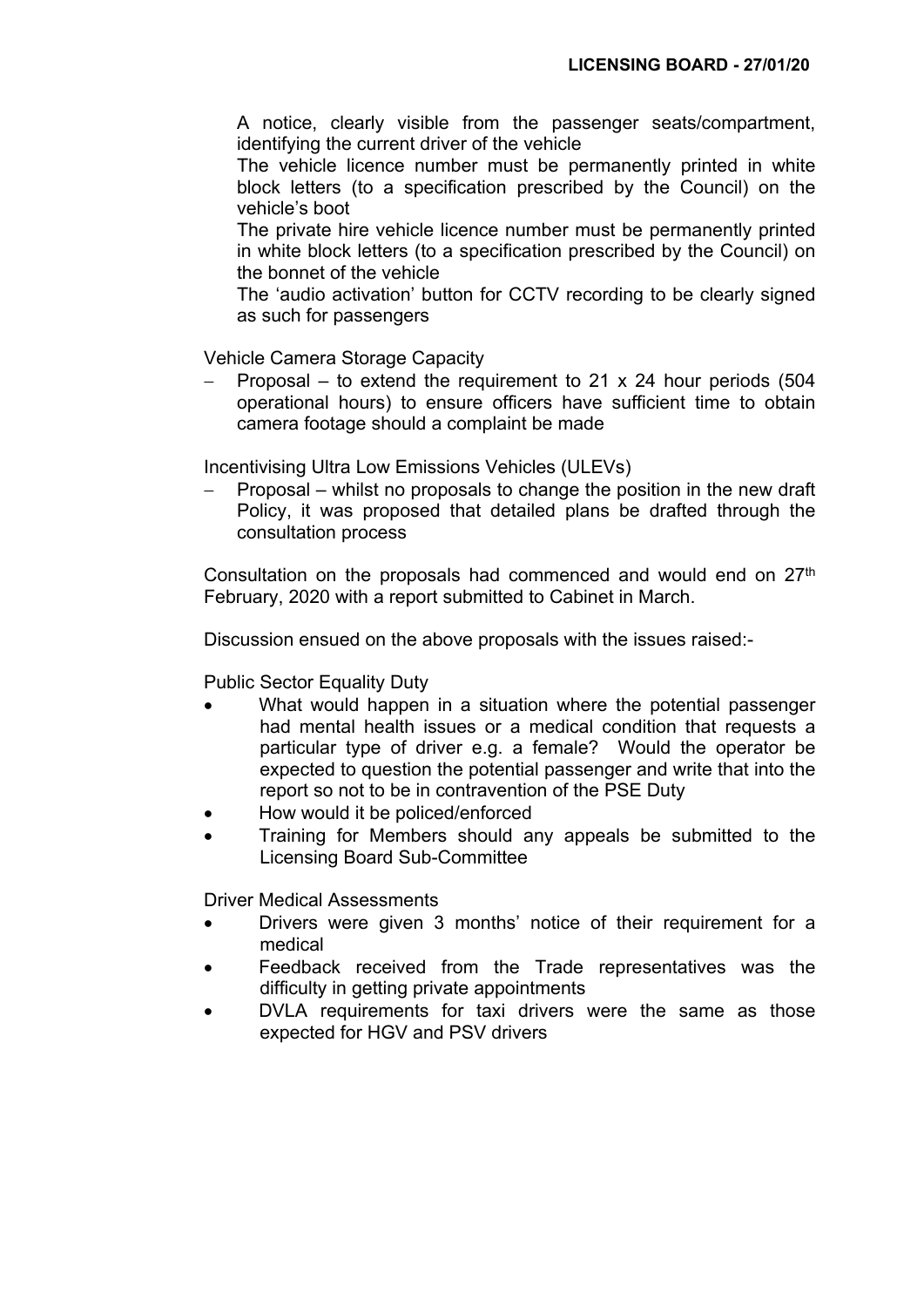Basic DBS Checks for Ancillary Operator Staff

- The cost would be £23 and would expect to be borne by the operator
- Should something be discovered on the DBS, an operator would be given as much guidance as possible but expected to make reasonable decisions regarding the people they employed
- Consideration of the implications of Employment Law but an expectation that a similar process would be followed to that of the Authority's Human Resources Service

Refresher Training

- Although still to be determined, it was envisaged that the training would be to the same standard as undertaken by a new driver
- Possibility of linking the Safeguarding training, Refresher training, the knowledge test and the renewal fee together into one payment

Driver Identification

- Caution urged to the fixing of signage to the rear interior of the vehicle that could be removed/tampered with
- Signage to be visible from all passenger seats

Vehicle Signage

- Intention at some point to enact the rest of the requirements as set out above but would always seek advice from the Police before doing so
- That the requirements be reviewed annually

Vehicle Camera Storage Capacity

- Some systems may require a larger hard drive
- The current Policy required capability of recording and storing a minimum of 14 x 24 hour periods  $(336$  operational hours) – experience now showed that this was not long enough
- There would be a cost involved in upgrading of the camera system

Incentivising Ultra Low Emissions Vehicles (ULEVs)

- Something to be discussed at the Climate Change Working Group
- The age of licensed taxi vehicles should not change from 10 years
- Possible reduced fee to incentivise taxi drivers to purchase electric vehicles
- Government funding for electric charging points

Resolved:- That the following comments be fed into the consultation process:-

(1) Public Sector Equality Duty

(a) That, with the assistance of Legal Services, the proposal be written quite clearly to protect the Authority from any challenge of discrimination.